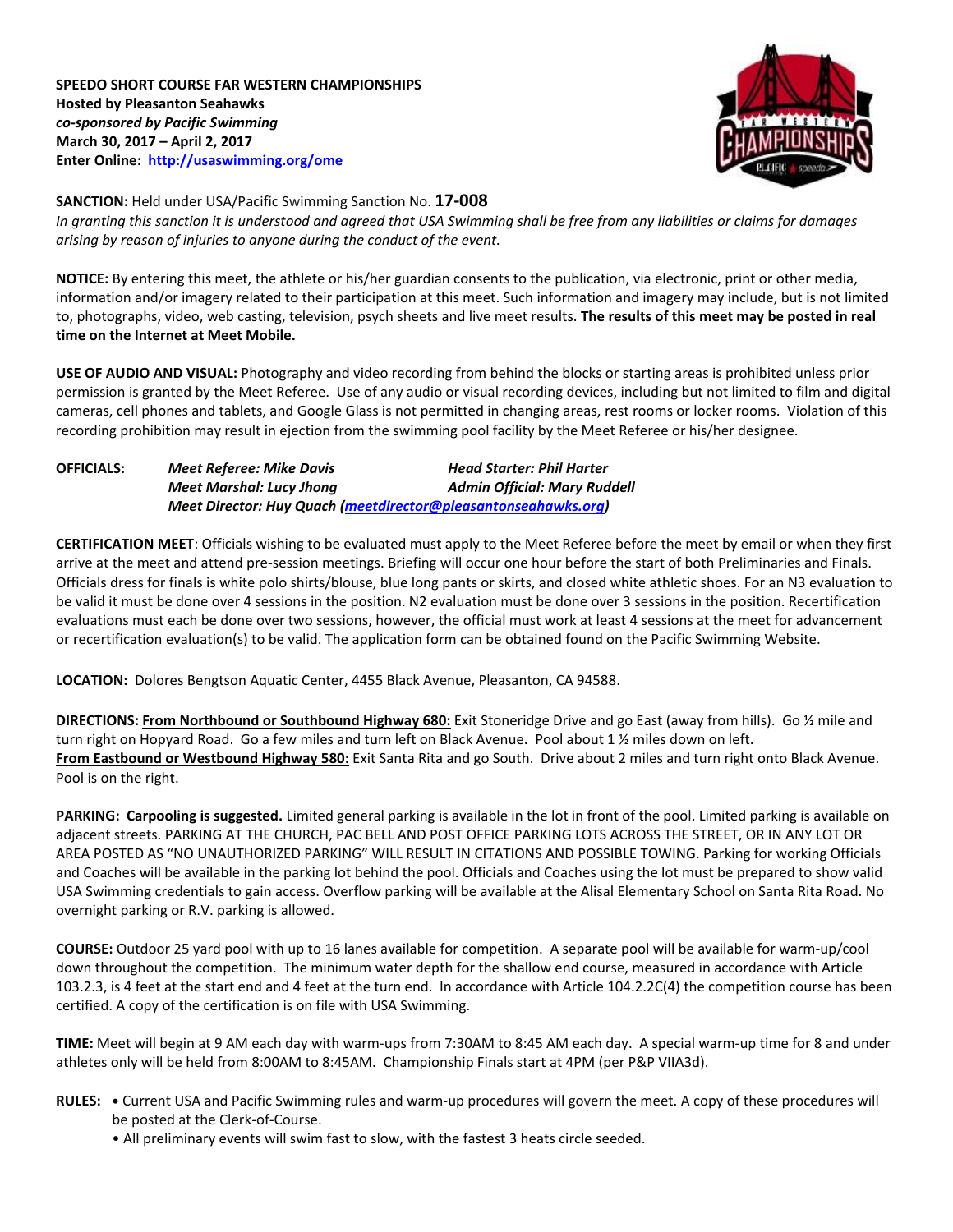• All events with the exception of the 1000/800 and 1650/1500 Freestyles will be Preliminaries and Finals (Championship Final Only).

• Athletes may compete in three (3) events per day, and a maximum of seven (7) individual events, plus relays for the entire meet.

**•** If local conditions warrant it the Meet Referee, with the concurrence of the Meet Director, may require a mandatory scratch down. Immediate cash refunds will be made for any mandatory scratches.

• **All coaches and deck officials must wear their USA Swimming membership cards in a visible manner. Coaches can provide proof of certification with Deck Pass and be given a meet badge to be worn each day of meet.**

**ATTENTION HIGH SCHOOL ATHLETES:** If you are a high school athlete in season, you need to be Unattached from this meet. It is the athlete's responsibility to be Unattached from this meet. You can un-attach at the meet if necessary. This does not apply to athletes swimming under the rules of the Nevada Interscholastic Activities Association (NIAA).

**UNACCOMPANIED ATHLETES:** Any USA-Swimming-member competing at the meet must be accompanied by a USA Swimming Member-Coach for the purposes of athlete supervision during warm-up, competition and warm-down. If a Coach-Member of the athlete's USA-Swimming Club does not attend the meet to serve in said supervisory capacity, it is the responsibility of the athlete or the athlete's legal guardian to arrange for supervision by a USA-Swimming Member-Coach. The Meet Director or Meet Referee may assist the athlete in making arrangements for such supervision; however, it is recommended that such arrangements be made in advance of the meet by the athlete's USA-Swimming Club Member-Coach.

**RACING STARTS:** Athletes must be certified by a USA Swimming Member-Coach as being proficient in performing a racing start, or must start the race in the water. It is the responsibility of the athlete or the athlete's legal guardian to ensure compliance with this requirement.

**RESTRICTIONS:** • Smoking and the use of other tobacco products is prohibited on the pool deck, in the locker rooms, in spectator

seating, on standing areas and in all areas used by athletes, during the meet and during warm-up periods.

- Sale and use of alcoholic beverages is prohibited in all areas of the meet venue.
- No glass containers are allowed in the meet venue.
- No propane heater is permitted except for snack bar/meet operations.
- All shelters must be properly secured.
- Changing into or out of swimsuits other than in locker rooms or other designated areas is prohibited.

• Destructive devices, to include but not limited to, explosive devices and equipment, firearms (open or concealed), blades, knives, mace, stun guns and blunt objects are strictly prohibited in the swimming facility and its surrounding areas. If observed, the Meet Referee or his/her designee may ask that these devices be stored safely away from the public or removed from the facility. Noncompliance may result in the reporting to law enforcement authorities and ejection from the facility. Law enforcement officers (LEO) are exempt per applicable laws.

 Operation of a drone, or any other flying apparatus, is prohibited over the venue (pools, athlete/coach areas, spectator areas and open ceiling locker rooms) any time Athletes, Coaches, Officials and/or spectators are present.

**ELIGIBILITY:** • Athletes must be current members of USA-Swimming and enter their name and registration number on the meet entry card as they are shown on their Registration Card. If this is not done, it may be difficult to match the athlete with the registration and times database. The meet host will check all athlete registrations against the SWIMS database and if not found to be registered, the Meet Director shall accept the registration at the meet (a \$10 surcharge will be added to the regular registration fee). Duplicate registrations will be refunded by mail.

• Athletes must have met the "FW" time standard in every event entered. Entries with "NO TIME" will be rejected.

• Disabled athletes are welcome to attend this meet and should contact the Meet Director or Meet Referee regarding any special accommodations on entry times and seeding per Pacific Swimming policy.

• Athletes 19 years of age and over may compete in the meet for time only, no awards. Such athletes must have met standards for the 17-18 age group.

• The athlete's age will be the age of the athlete on the first day of the meet.

• Visiting "All-Star" teams are welcome. "All-Star" teams are defined as teams officially representing a federation outside the United States. Individual athletes can score points towards high point awards. Teams will not be in contention for team awards. All-Star relays can win medals but will not score points.

**PROOF OF TIME:** Proof of time will be required for this meet per Pacific Swimming rule Section 4.C.2. All entry times will be verified against the USA Swimming SWIMS database and may be changed in accordance with Pacific Swimming Entry Time Verification Procedures. Entry times must have been achieved after **September 30, 2015** and prior to the closing date of entries for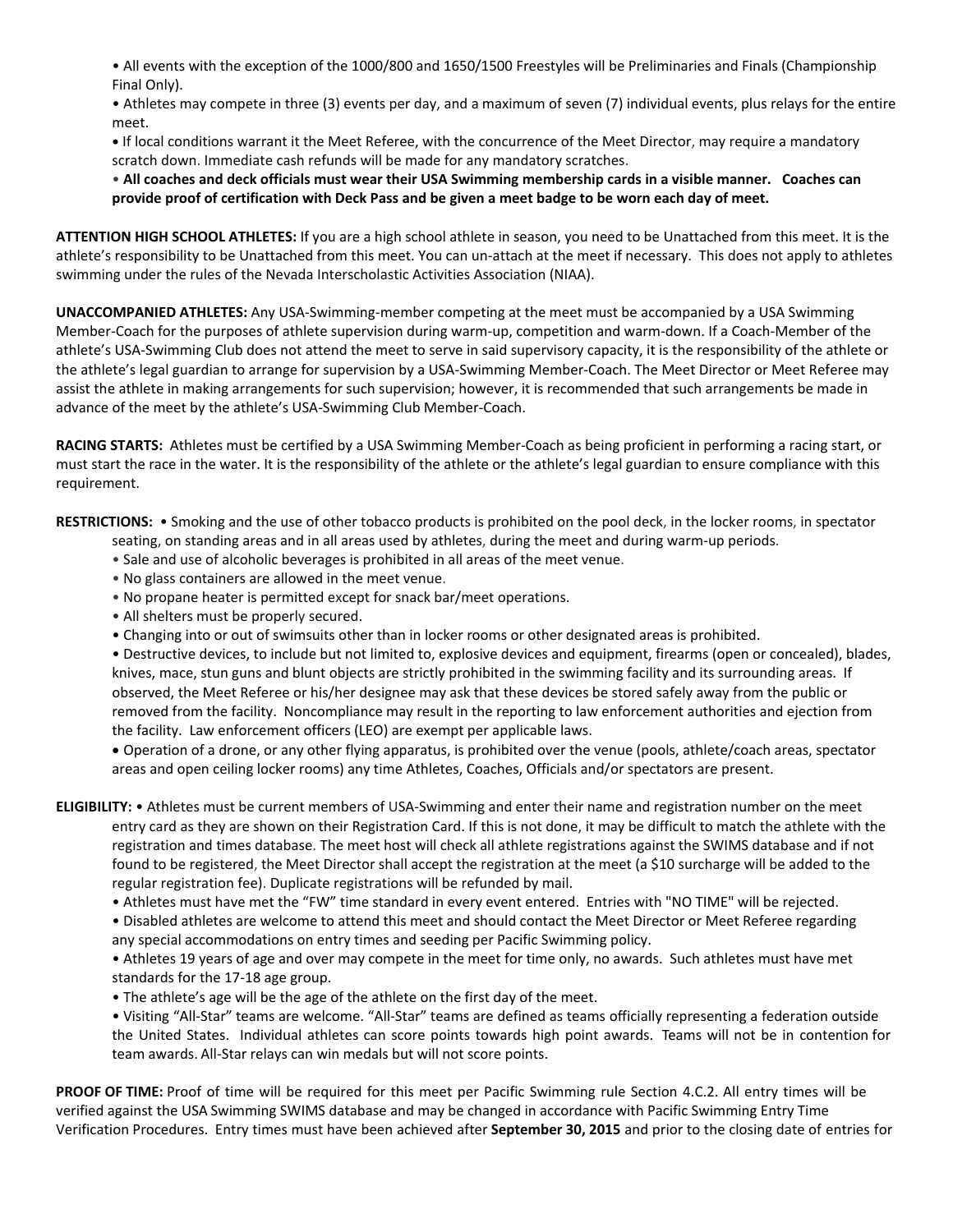the meet **Monday, March 20, 2017 at 11:59 PM PST**. If the time cannot be proven prior to the meet, the athlete will be not be allowed to check-in for the event until the entry time has been proven. When possible, the Coaches will be notified of the athletes who have not proven their entry time. No refunds will be given if a time cannot be proven.

**ENTRY FEES**: \$10.00 per individual event, \$8.00 participation fee per athlete. \$20.00 per relay. **\*\*Note: Relay Only Athletes ARE NOT** required to pay the participation fee. All entry fees MUST be included with entry.

**ONLINE ENTRIES:** Online entry will be available via USA Swimming's OME system ([http://usaswimming.org/ome\)](http://usaswimming.org/ome). Entries will be accepted until **11:59PM PST on Monday, March 20, 2017**. **If paying via check,** full payment must be postmarked within 48 hours of entry submission and mailed or hand-delivered to the below listed address.

**LATE ENTRIES:** Any team or athlete missing the entry deadline will be permitted to enter late, subject to the following requirements: A. Late entries shall be submitted through the Online Meet Entry system (OME);

B. These entries shall be received no later than 11:59 p.m. **Pacific Time on Wednesday, March 22, 2017.**

C. The team or athlete shall pay a one-time processing fee of \$75.00 and pay entry fees of \$20 per individual and \$40 per relay event.

**FOREIGN TEAM\* ENTRIES:** Foreign teams may enter using the hytek entry file provided. Entry files are due no later than **Monday, March 20, 2017** at 11:59pm Pacific Time. Email entry files to [meetdirector@pleasantonseahawks.org.](mailto:meetdirector@pleasantonseahawks.org) You must mail a hard copy recap of your entries along with your entry fee check. Hard copies and checks MUST arrive no later than **Monday, March 20, 2017. If using overnight priority mail, please use the following address for delivery and WAIVE THE "SIGNATURE REQUIRED FOR DELIVERY":**

| Make check payable to:      | <b>Pleasanton Seahawks</b>                         |
|-----------------------------|----------------------------------------------------|
| Mail/Hand deliver check to: | <b>Far Western Championships Swim Meet Entries</b> |
|                             | c/o Anna Umansky                                   |
|                             | 1558 Trimingham Drive                              |
|                             | Pleasanton, CA 94566                               |

\* ALL foreign teams must have filled out a "foreign team invite" as required by USA Swimming prior to entries being accepted. This invite is available at **[http://www.usaswimming.org.](http://www.usaswimming.org/)** This invite can be mailed with entries or scanned and emailed to: **[meetdirector@pleasantonseahawks.org](mailto:meetdirector@pleasantonseahawks.org)**.

**SEEDING:** Event seeding will be in the following order: conforming short course yards, non-conforming long course meters, and non-short course meters - USA Swimming rules 207.11.7B.

**CHECK-IN**: The meet will be deck seeded. Athletes must check-in at the Clerk of Course. No event shall be closed more than 30 minutes before the scheduled start of the session. Close of check-in for all events shall be no more than 60 minutes before the estimated time of the start of the first heat of the event. Athletes who do not check-in will not be allowed to compete in the event.

### **SCRATCHES**:

- Pacific Swimming scratch rules will be enforced. A copy will be posted at the Clerk-of-Course.
- Athletes entered in a preliminary individual event in a Preliminaries and Finals meet that is deck seeded who have checked in for that event, shall compete in the event unless they notify the Clerk-of-Course before seeding for that event has begun that they wish to scratch. Failure to compete in an event shall result in being barred from their next preliminary individual event.
- Any athlete qualifying for finals in an individual event who does not wish to compete must scratch within 30 minutes after the announcement of qualifiers. During this period, qualifiers may also notify the Referee that may not intend to compete in finals. In this case, they must declare their final intention within 30 minutes after the announcement of qualifiers following their individual preliminary event.
- Any athlete qualifying for Finals in an individual event who fails to report to the blocks in said Final race prior to calling the alternate shall be barred from the remainder of any Final events for that day. Should the athlete have no additional Final events for that day they will be barred from their next preliminary event.
- If the No-Show occurs on the last day that the athlete is entered in an individual event in the meet, and no other individual event penalty is applicable, the athlete shall then be fined \$100.00. The fine will be increased to \$150.00 if after 30 days of receiving the letter of notification the party has not made the payment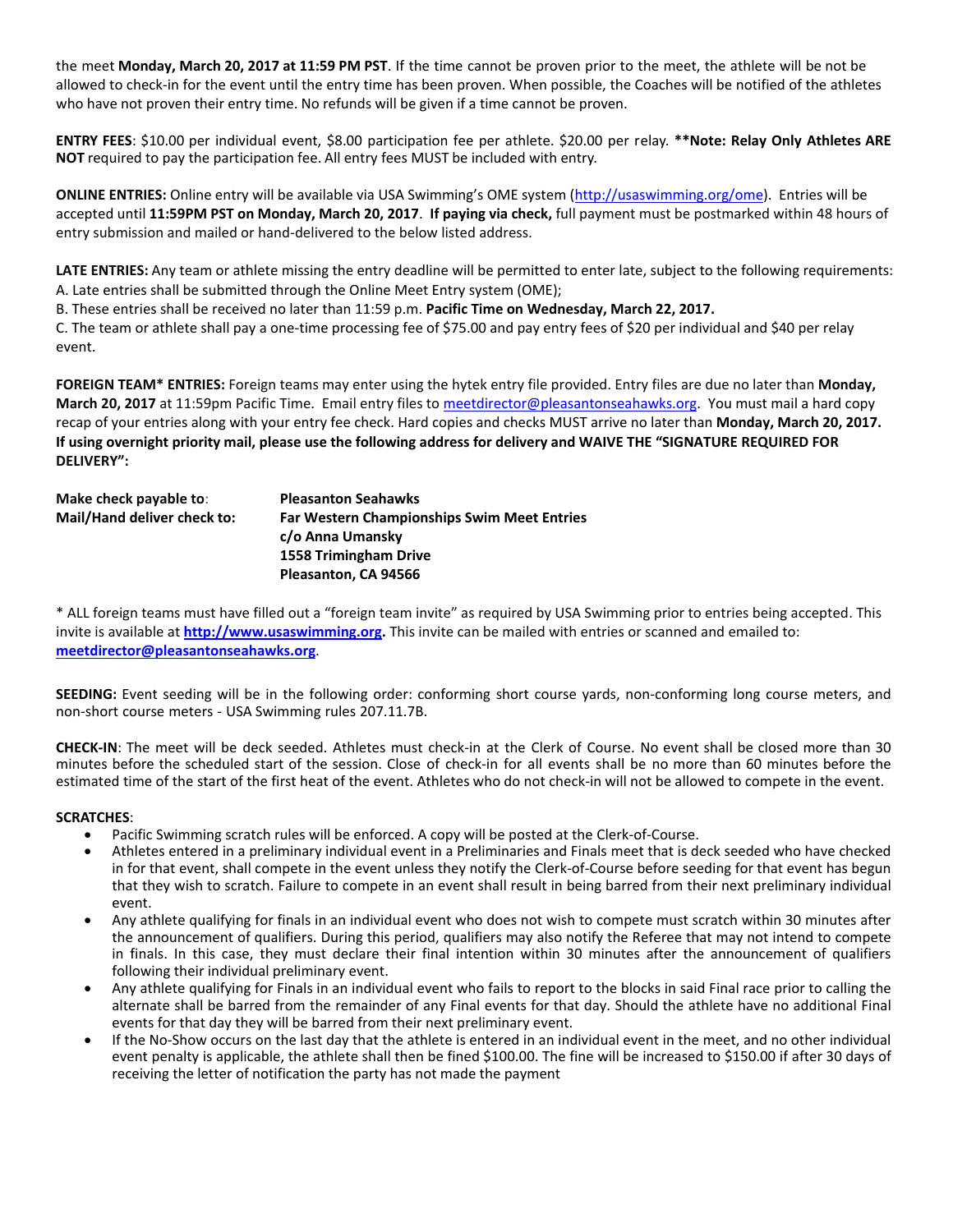| <b>AWARDS:</b> | Individual Events:     | Medals $1^\text{st}$ - $10^\text{th}$                          |
|----------------|------------------------|----------------------------------------------------------------|
|                | Relav Events:          | Medals $1st - 3rd$                                             |
|                | Team:                  | Distinctive Awards 1st-3rd                                     |
|                | Individual High Point: | Distinctive awards for high male and female for each age group |

# **SCORING**

| Place                    | stء ـ    | $\sim$ nd | ∽rd       | ,th | – th | th- | $-$ th | nth | ∩th | $10^{\text{th}}$ |
|--------------------------|----------|-----------|-----------|-----|------|-----|--------|-----|-----|------------------|
| <b>Individual Events</b> | 11<br>ᆠ  |           |           |     |      |     |        |     |     |                  |
| <b>Relay Events</b>      | . .<br>ᅩ | 18        | . .<br>16 | 14  | ᅩ    | 10  |        |     |     |                  |

**ADMISSION:** Free. A 4-day meet program will be available for a fee.

**SNACK BAR:** A snack bar will be available during the meet.

**HOSPITALITY:** Lunch and limited hospitality will be available to all working officials and coaches.

**HOTELS: Please go t[o www.pleasantonseahawks.org](http://www.pleasantonseahawks.org/) on Far Western 2017 tab for hotel recommendations.**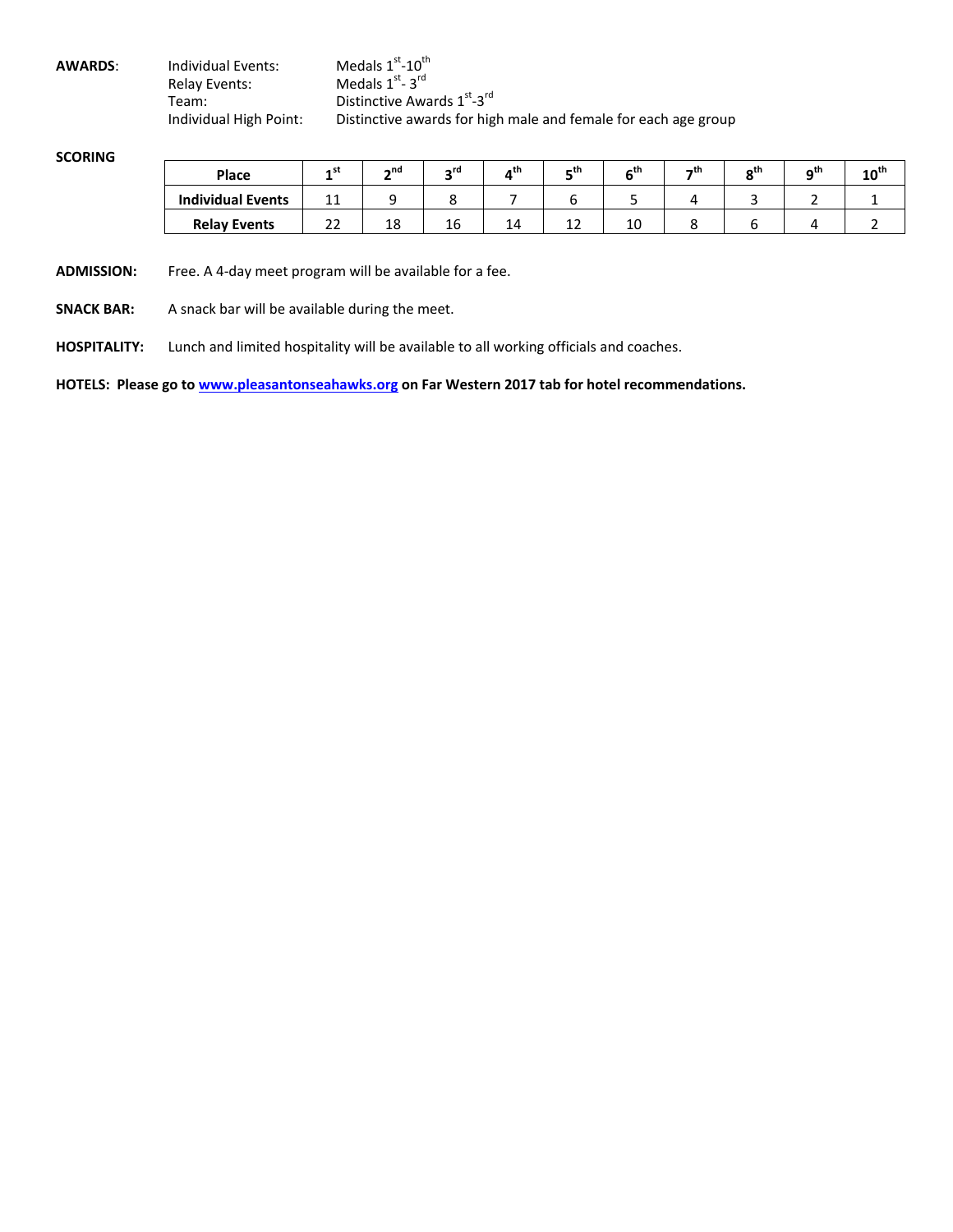# **EVENT SUMMARY:**

| Thursday, March 30, 2017 |                       |                         |                   |                   |  |  |
|--------------------------|-----------------------|-------------------------|-------------------|-------------------|--|--|
| <b>10 &amp; UNDER</b>    | $11 - 12$             | $13 - 14$               | $15 - 16$         | $17 - 18$         |  |  |
| <b>200 FREE</b>          | <b>200 FREE</b>       | <b>200 FREE</b>         | <b>200 FREE</b>   | <b>200 FREE</b>   |  |  |
| <b>100 FLY</b>           | <b>100 FLY</b>        | <b>100 FLY</b>          | 200 BREAST        | 200 BREAST        |  |  |
| 100 BREAST               | 200 BREAST            | 200 BREAST              | 200 BACK          | 200 BACK          |  |  |
|                          | 50 BACK               | 1650 FREE (GIRLS)       | 1650 FREE (GIRLS) | 1650 FREE (GIRLS) |  |  |
|                          | 1650 FREE (GIRLS)     | 400 MEDLEY RELAY        |                   |                   |  |  |
|                          | 400 MEDLEY RELAY      |                         |                   |                   |  |  |
|                          |                       | Friday, March 31, 2017  |                   |                   |  |  |
| <b>10 &amp; UNDER</b>    | $11 - 12$             | $13 - 14$               | $15 - 16$         | $17 - 18$         |  |  |
| 200 IM                   | 200 IM                | 200 IM                  | 400 IM            | 400 IM            |  |  |
| <b>100 FREE</b>          | <b>100 FREE</b>       | <b>100 FREE</b>         | <b>100 FREE</b>   | <b>100 FREE</b>   |  |  |
| 50 BACK                  | 200 BACK              | 200 BACK                | <b>100 FLY</b>    | <b>100 FLY</b>    |  |  |
|                          | <b>50 FLY</b>         | 1650 FREE (BOYS)        | 1650 FREE (BOYS)  | 1650 FREE (BOYS)  |  |  |
|                          | 1650 FREE (BOYS)      | 400 FREE RELAY          |                   |                   |  |  |
|                          | 400 FREE RELAY        |                         |                   |                   |  |  |
|                          |                       | Saturday, April 1, 2017 |                   |                   |  |  |
| <b>10 &amp; UNDER</b>    | $11 - 12$             | $13 - 14$               | $15 - 16$         | $17 - 18$         |  |  |
| <b>500 FREE</b>          | <b>500 FREE</b>       | <b>500 FREE</b>         | <b>200 FLY</b>    | <b>200 FLY</b>    |  |  |
| 100 BACK                 | 100 IM                | 100 BACK                | 100 BACK          | 100 BACK          |  |  |
| 50 BREAST                | 100 BACK              | 100 BREAST              | 100 BREAST        | 100 BREAST        |  |  |
| <b>200 MEDLEY RELAY</b>  | 50 BREAST             | 1000 FREE (GIRLS)       | 1000 FREE (GIRLS) | 1000 FREE (GIRLS) |  |  |
|                          | 1000 FREE (GIRLS)     | 200 MEDLEY RELAY        |                   |                   |  |  |
|                          | 200 MEDLEY RELAY      | 200 FREE RELAY          |                   |                   |  |  |
|                          | Sunday, April 2, 2017 |                         |                   |                   |  |  |
| <b>10 &amp; UNDER</b>    | $11 - 12$             | $13 - 14$               | $15 - 16$         | $17 - 18$         |  |  |
| 100 IM                   | 400 IM                | 400 IM                  | <b>500 FREE</b>   | <b>500 FREE</b>   |  |  |
| <b>50 FLY</b>            | 50 FREE               | 50 FREE                 | 200 IM            | 200 IM            |  |  |
| 50 FREE                  | 100 BREAST            | <b>200 FLY</b>          | 50 FREE           | 50 FREE           |  |  |
| 200 FREE RELAY           | <b>200 FLY</b>        | 1000 FREE (BOYS)        | 1000 FREE (BOYS)  | 1000 FREE (BOYS)  |  |  |
|                          | 1000 FREE (BOYS)      | 800 FREE RELAY          |                   |                   |  |  |
|                          | 200 FREE RELAY        |                         |                   |                   |  |  |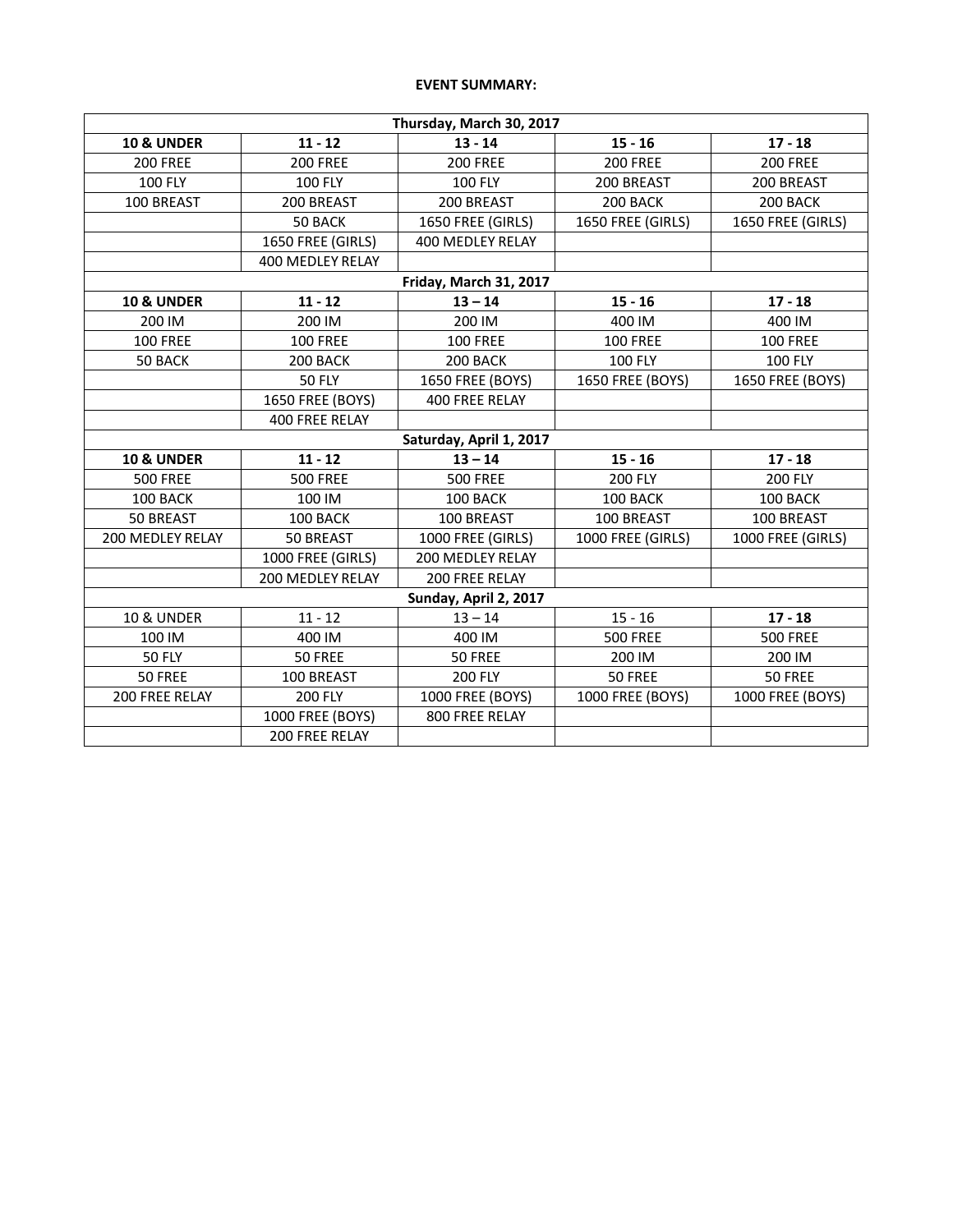| Thursday, March 30, 2017 |            |                     |                         |  |  |
|--------------------------|------------|---------------------|-------------------------|--|--|
| <b>GIRLS</b>             |            | <b>BOYS</b>         |                         |  |  |
| #                        | <b>AGE</b> | <b>EVENT</b>        | #                       |  |  |
|                          | $17 - 18$  | 200 Freestyle       | $\overline{2}$          |  |  |
| $\mathbf 1$              | $15 - 16$  | 200 Freestyle       |                         |  |  |
| 3                        | $11 - 12$  | 200 Freestyle       | $\overline{\mathbf{4}}$ |  |  |
| 5                        | $13 - 14$  | 200 Freestyle       | 6                       |  |  |
| $\overline{7}$           | 10 & U     | 200 Freestyle       | 8                       |  |  |
| 9                        | $17 - 18$  | 200 Breaststroke    | 10                      |  |  |
|                          | $15 - 16$  | 200 Breaststroke    |                         |  |  |
| 11                       | $11 - 12$  | 100 Butterfly       | 12                      |  |  |
| 13                       | $13 - 14$  | 100 Butterfly       | 14                      |  |  |
| 15                       | 10 & U     | 100 Butterfly       | 16                      |  |  |
| 17                       | 17-18      | 200 Backstroke      | 18                      |  |  |
|                          | $15 - 16$  | 200 Backstroke      |                         |  |  |
| 19                       | $11 - 12$  | 200 Breaststroke    | 20                      |  |  |
| 21                       | $13 - 14$  | 200 Breaststroke    | 22                      |  |  |
| 23                       | 10 & U     | 100 Breaststroke    | 24                      |  |  |
| 25                       | $11 - 12$  | 50 Backstroke       | 26                      |  |  |
| $201++$                  | $11 - 12$  |                     |                         |  |  |
|                          | $13 - 14$  | 1650 Freestyle *    |                         |  |  |
|                          | $15 - 16$  |                     |                         |  |  |
|                          | 17-18      |                     |                         |  |  |
| 27                       | $13 - 14$  | 400 Medley Relay ** | 28                      |  |  |
| 29                       | $11 - 12$  | 400 Medley Relay ** | 30                      |  |  |

\* Will swim between trials and finals, immediately following event 26 on Thursday and 56 on Friday.

\*\* Will swim at the conclusion of finals.

++ The 11-18 Girls (#201) and Boys (#202) 1650 Freestyle will swim as combined events but will be awarded separately by age group.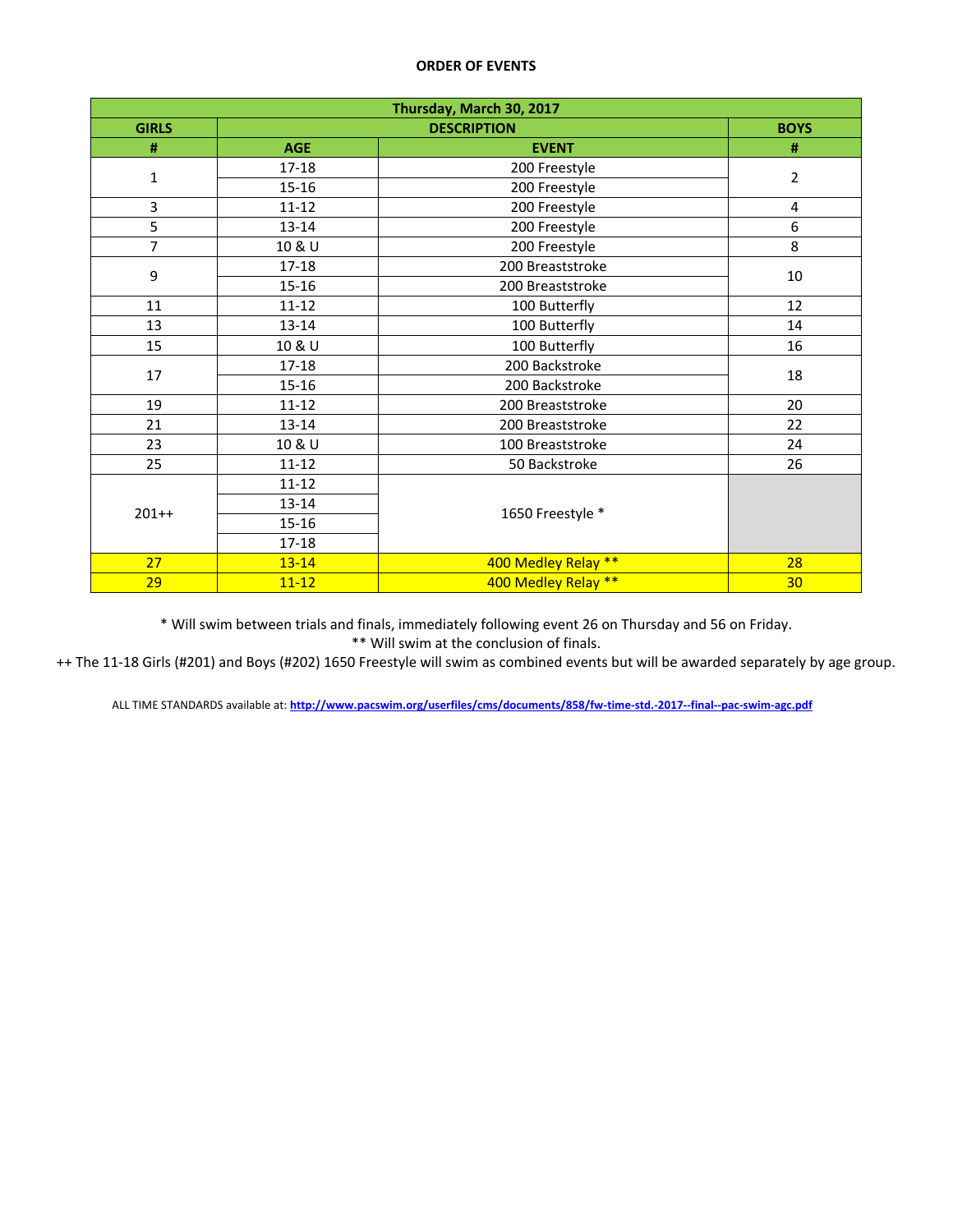| Friday, March 31, 2017 |            |                        |         |  |  |
|------------------------|------------|------------------------|---------|--|--|
| <b>GIRLS</b>           |            | <b>BOYS</b>            |         |  |  |
| #                      | <b>AGE</b> | <b>EVENT</b>           | #       |  |  |
|                        | 17-18      | 400 IM                 | 32      |  |  |
| 31                     | 15-16      | 400 IM                 |         |  |  |
| 33                     | $11 - 12$  | 200 IM                 | 34      |  |  |
| 35                     | 13-14      | 200 IM                 | 36      |  |  |
| 37                     | 10 & U     | 200 IM                 | 38      |  |  |
| 39                     | 17-18      | 100 Freestyle          | 40      |  |  |
|                        | 15-16      | 100 Freestyle          |         |  |  |
| 41                     | $11 - 12$  | 100 Freestyle          | 42      |  |  |
| 43                     | $13 - 14$  | 100 Freestyle          | 44      |  |  |
| 45                     | 10 & U     | 100 Freestyle          | 46      |  |  |
| 47                     | 17-18      | 100 Butterfly          | 48      |  |  |
|                        | $15 - 16$  | 100 Butterfly          |         |  |  |
| 49                     | $11 - 12$  | 200 Backstroke         | 50      |  |  |
| 51                     | 13-14      | 200 Backstroke         | 52      |  |  |
| 53                     | 10 & U     | 50 Backstroke          | 54      |  |  |
| 55                     | $11 - 12$  | 50 Butterfly           | 56      |  |  |
|                        | $11 - 12$  |                        |         |  |  |
|                        | 13-14      | 1650 Freestyle*        | $202++$ |  |  |
|                        | 15-16      |                        |         |  |  |
|                        | 17-18      |                        |         |  |  |
| 57                     | $13 - 14$  | 400 Freestyle Relay ** | 58      |  |  |
| 59                     | $11 - 12$  | 400 Freestyle Relay ** | 60      |  |  |

\* Will swim between trials and finals, immediately following event 26 on Thursday and 56 on Friday. \*\* Will swim at the conclusion of finals.

++ The 11-18 Girls (#201) and Boys (#202) 1650 Freestyle will swim as combined events but will be awarded separately by age group.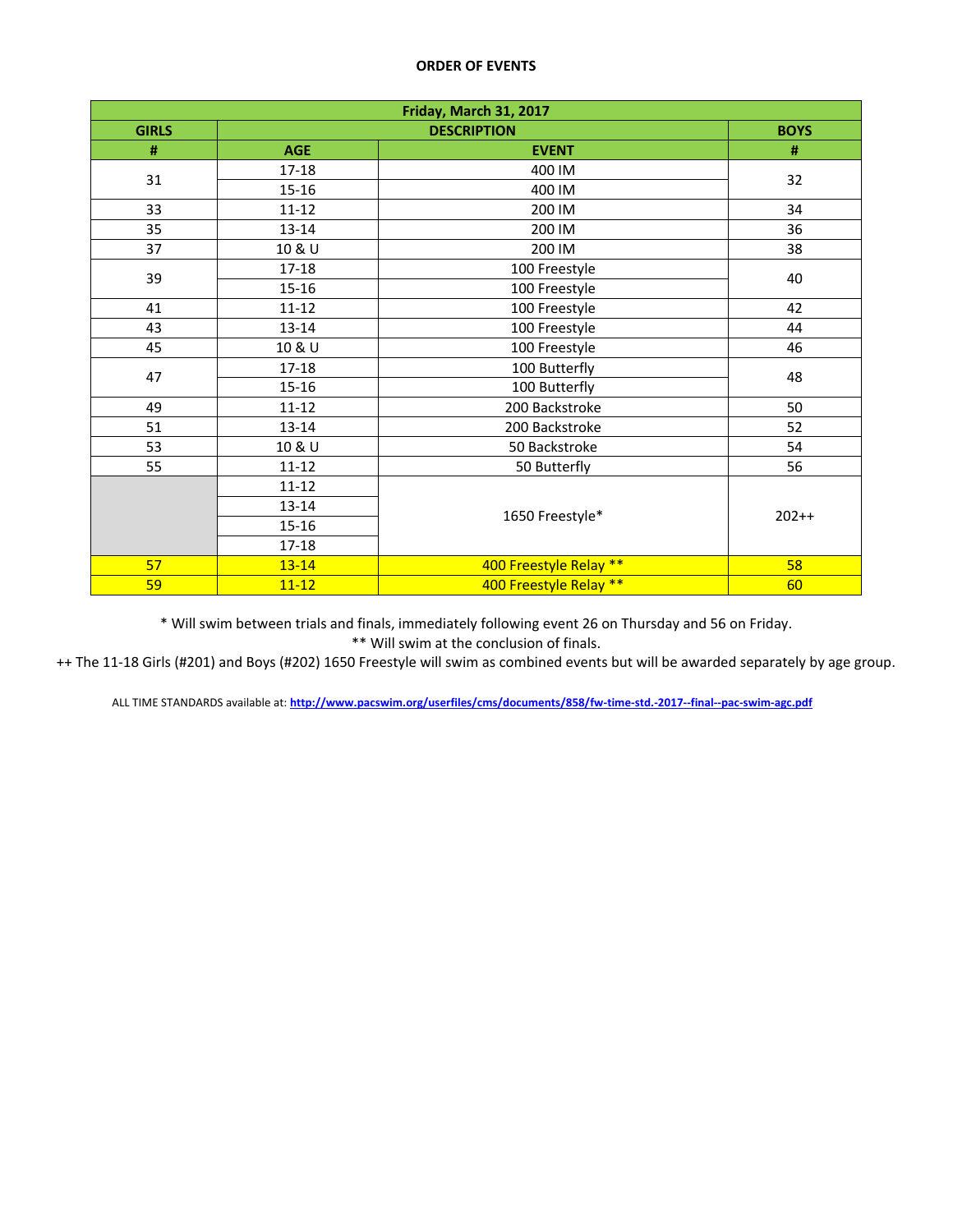| Saturday, April 1, 2017 |            |                         |    |  |  |
|-------------------------|------------|-------------------------|----|--|--|
| <b>GIRLS</b>            |            | <b>BOYS</b>             |    |  |  |
| #                       | <b>AGE</b> | <b>EVENT</b>            | #  |  |  |
|                         | $17-18$    | 200 Butterfly           | 62 |  |  |
| 61                      | $15 - 16$  | 200 Butterfly           |    |  |  |
| 63                      | $11 - 12$  | 500 Freestyle           | 64 |  |  |
| 65                      | $13 - 14$  | 500 Freestyle           | 66 |  |  |
| 67                      | 10 & U     | 500 Freestyle           | 68 |  |  |
| 69                      | $11 - 12$  | 100 IM                  | 70 |  |  |
| 71                      | 17-18      | 100 Backstroke          | 72 |  |  |
|                         | $15 - 16$  | 100 Backstroke          |    |  |  |
| 73                      | $11 - 12$  | 100 Backstroke          | 74 |  |  |
| 75                      | $13 - 14$  | 100 Backstroke          | 76 |  |  |
| 77                      | 10 & U     | 100 Backstroke          | 78 |  |  |
| 79                      | 17-18      | 100 Breaststroke        | 80 |  |  |
|                         | $15 - 16$  | 100 Breaststroke        |    |  |  |
| 81                      | $11 - 12$  | 50 Breaststroke         | 82 |  |  |
| 83                      | $13 - 14$  | 100 Breaststroke        | 84 |  |  |
| 85                      | 10 & U     | 50 Breaststroke         | 86 |  |  |
|                         | $11 - 12$  |                         |    |  |  |
| $203++$                 | $13 - 14$  | 1000 Freestyle *        |    |  |  |
|                         | 15-16      |                         |    |  |  |
|                         | 17-18      |                         |    |  |  |
| 87                      | $13 - 14$  | 200 Medley Relay **     | 88 |  |  |
| 89                      | $11 - 12$  | 200 Medley Relay **     | 90 |  |  |
| 91                      | 10 & U     | 200 Medley Relay ***    | 92 |  |  |
| 93                      | $13 - 14$  | 200 Freestyle Relay *** | 94 |  |  |

\* Will swim between trials and finals, immediately following event 86.

\*\* Will swim at the start of finals.

\*\*\* Will swim at the conclusion of finals.

++ The 11-18 Girls (#203) 1000 Freestyle will swim as a combined event but will be awarded separately by age group.